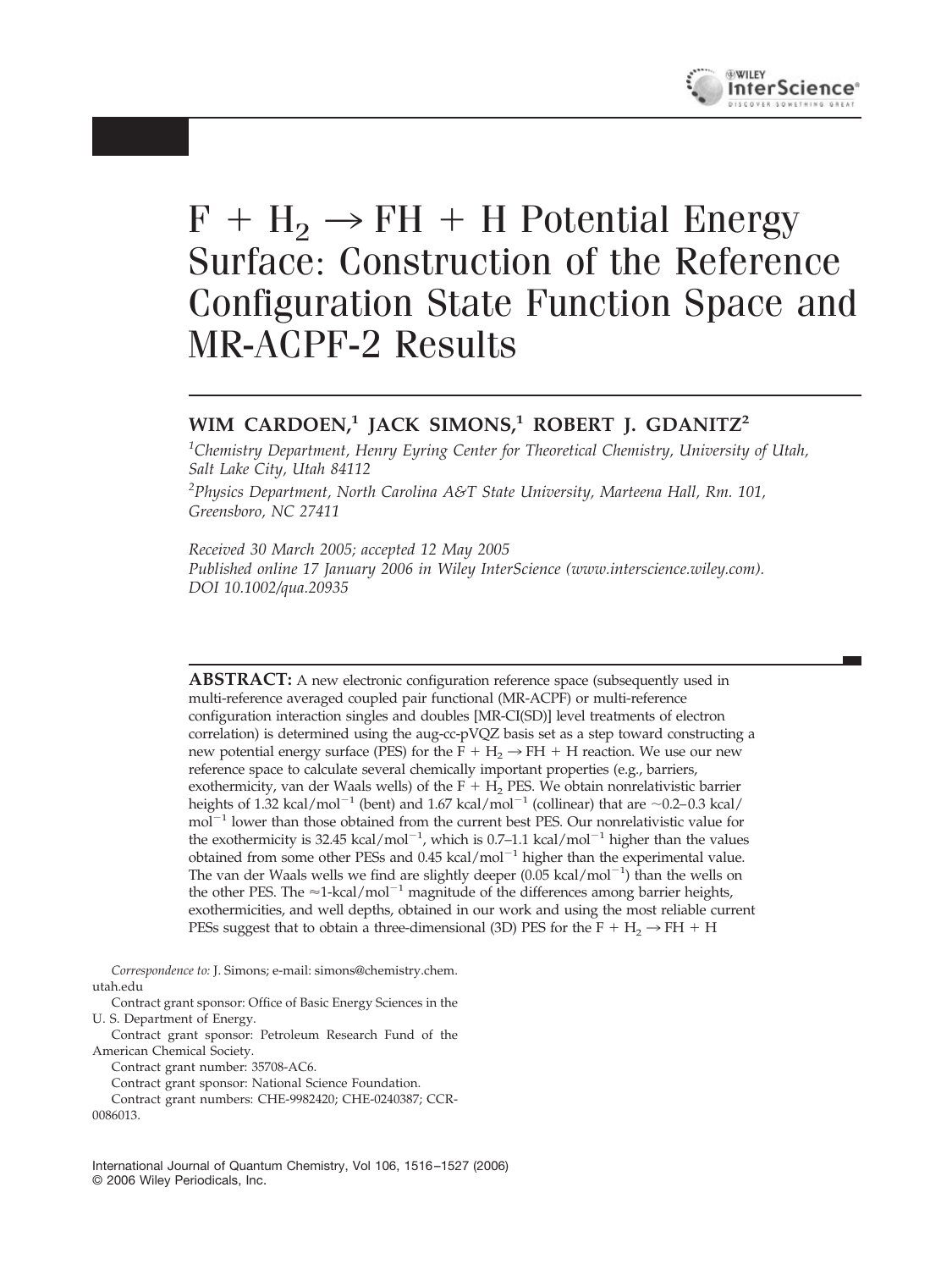accurate to  $0.2 \text{ kcal/mol}^{-1}$ , we will have to use even higher-level methods (e.g., explicitly correlated wave functions) and include relativistic corrections. We intend to do so in the next phase of this effort that is currently under way. © 2006 Wiley Periodicals, Inc. Int J Quantum Chem 106: 1516–1527, 2006

**Key words:** potential energy surface; exothermicity; barrier height; active space; ACPF

### **1. Introduction**

**T** he F +  $H_2 \rightarrow HF + H$  chemical reaction (including isotopomers) has long been the subject of much experimental and theoretical research. Total and angular cross sections, rates, and product vibration-rotation state populations are the primary quantities that have been probed for this reaction. Despite the presence of only three atoms, several experimental and theoretical advances had to occur to attain even quasi-quantitative agreement between the findings of theory and experiment, as we now summarize.

For many years, theorists have had serious difficulty in reproducing a qualitatively correct picture of the experimental results  $[1-6]$  for this reaction. This has been largely due to the lack of sufficient computer power to perform very accurate quantum scattering calculations, but it also arose from the lack of a sufficiently high-quality potential energy surface (PES). The early PESs for this reaction were semi-empirical [7, 8]. Bender et al. [9] calculated the first ab initio PES using the configuration interaction (CI) method at the single-excitation level (CIS). After an early period of encouraging results in the calculation of an ab initio PES, a period of disappointment followed, the history of which is surveyed by Schaefer [10]. Truhlar and coworkers then made a significant advance by finding and characterizing the bent transition state [11, 12] using a scaled electron correlation (SEC) [13] approach. Bauschlicher et al. [14, 15] then improved matters by using a large enough orbital basis and a Davidson-corrected multi-reference configuration interaction ( $MR-CI+Q$ ) wave function to include the effect of higher than double excitations on the correlation energy.

Meantime, Lee and coworkers [16 –18] were able to experimentally determine the product Hartree– Fock (HF) molecule's vibrational state differential cross sections for this reaction. Also, Neumark and coworkers [19 –21] were able to determine, by analyzing vibrational structure in the  $FH_{2}^{-}$  photodetachment spectroscopy, that the transition state was indeed bent.

Subsequently, in 1996, Stark and Werner (SW) [22] calculated a new and more accurate ab initio PES, using the internally contracted multi-reference configuration-interaction method (IC-MRCI) [23]. Quasi-classical trajectory calculations [24 –27] as well as quantum mechanical scattering calculations [28 –34] on the SW surface produced cross sections and HF vibrational state populations results in reasonable but not quantitative agreement with the experimental data.

To further improve the agreement with the experimental  $FH_{2}^{-}$  photo detachment spectrum, Hartke and Werner [35] added to the SW surface spin-orbit corrections in the  $F + H_2$  reactant channel. The new spin-orbit corrected PES (labeled HSW) increased the barrier height by 0.38 kcal/  $mol^{-1}$  relative to the SW surface, decreased the exothermicity by  $0.38 \text{ kcal/mol}^{-1}$ , and shifted the van der Waals well toward the reactants in the F  $H<sub>2</sub>$  channel. Although the introduction of the spinorbit coupling did improve the theoretical simulation of the photodetachment spectrum of the  $FH_{2}^{-}$ anion, the agreement between the experimental product vibrational populations and the corresponding quantum mechanical and quasi-classical scattering results based on the HSW surface were not better than those results from the SW surface [30, 36 –38].

Although the possible nonadiabaticity of the  $F +$  $H<sub>2</sub>$  reaction had already been researched during the mid-1970s by Tully [39] and other investigators [40] a few groups suggested that the deficiencies in the scattering results obtained from the SW and HSW surfaces might originate in the lack of the nonadiabaticity [41, 42] in the theoretical treatments. Later, Nizkorodov et al. [43, 44] provided experimental evidence that certain HF product states could only be accessed at low collision energies by the excited spin-orbit state of the F atom  $(^{2}P_{1/2})$ . Alexander et al. [45, 46] calculated the three lowest PESs that correlate asymptotically to F  $(^{2}P_{3/2})$  and  $^{2}P_{1/2}$  (we denote the results obtained ASW) using the IC-MRCI method but rescaled to produce the barrier of the SW surface. From the quantum mechanical scat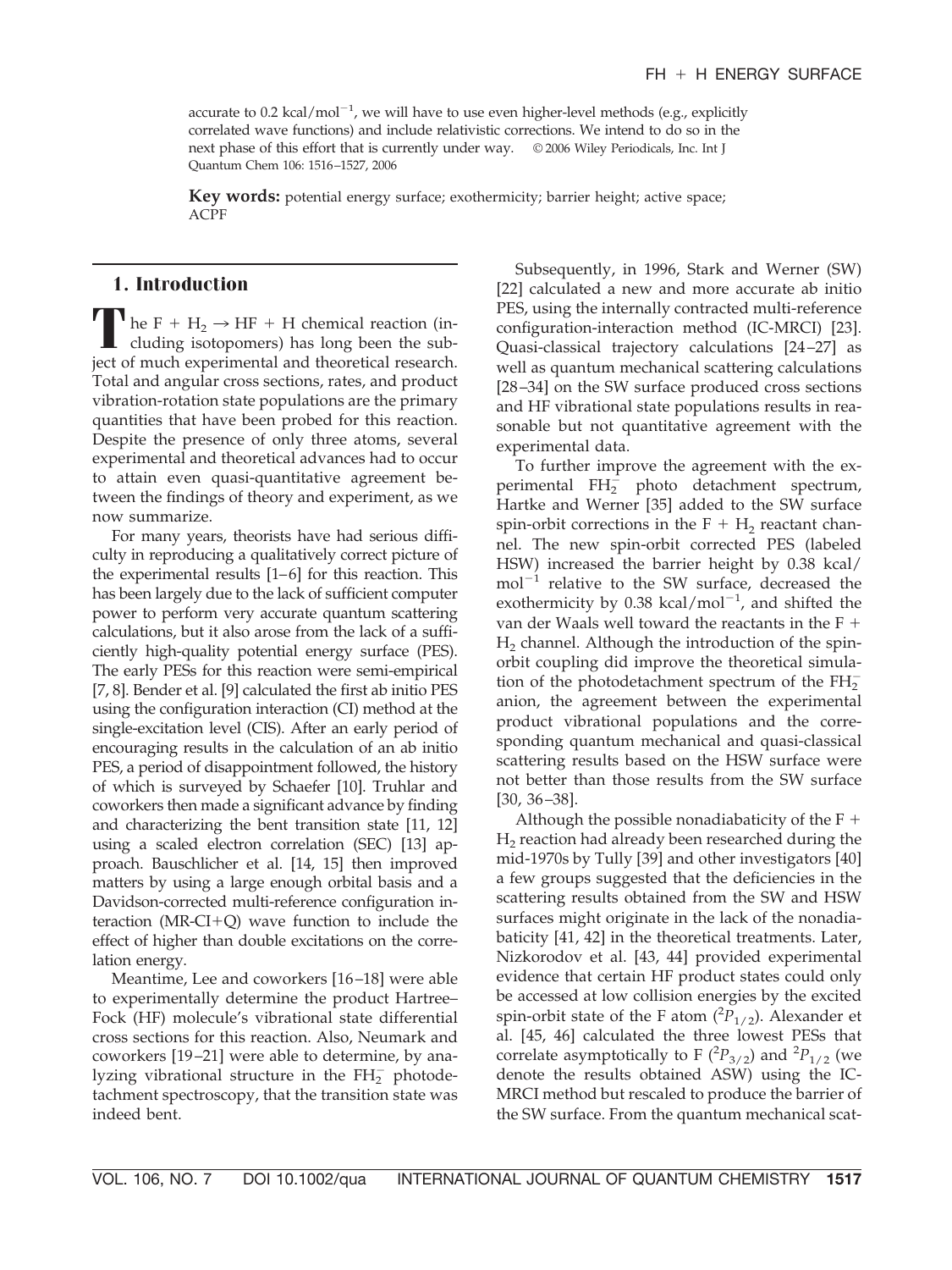tering calculations performed on the ASW surface, Alexander et al. [46] concluded that the reaction on the  ${}^{2}P_{1/2}$  excited state indeed plays a small role, but they stated that "even fine details of the dynamics of the  $H_2$  + F reaction will be well described by calculations on a single PES." Zhang et al. [47] came to the same conclusion when they investigated the role of nonadiabatic couplings when studying the  $F + D<sub>2</sub>$  reaction using the ASW surface. In summary, the overall reactivity of the excited state of F was found to be at most 25% of that of the ground spin-orbit states, so it should be sufficient to focus on the lowest Born–Oppenheimer surface.

In recent years, the existence of a reactive resonance in the integral cross section [48 –50] has finally been demonstrated by a combination of theory and experiment for the  $F + HD$  reaction, although this idea had already been introduced by several researchers in the past [16, 17, 51, 52]. The agreement between the theoretically simulated excitation function ( $\sigma$ ) for F + HD  $\rightarrow$  HF + D, and the experimental result has been disappointing. Although the simulated results based on the ASW [53] surface are in better agreement with the experiment than those based on the SW [48] surface, Tzeng and Alexander still need to shift the collision energies by  $\approx$  0.35 kcal/mol<sup>-1</sup> to obtain a better comparison with the experimental data. This is an indication of persistent inaccuracies in the ASW and SW surfaces [53]. Another discrepancy in the agreement between experiment and theory is seen in the fact that compared with the experimental cross sections, certain experimental rotational product channels are severely underpopulated [e.g., HF ( $v = 3$ ,  $j = 3$ , 4)] or completely closed [e.g.,  $HF(v = 3, j = 5)$ ] when the SW PES is used in scattering calculations. Chapman et al. [54] traced these discrepancies to errors in the SW PES, especially its exothermicity.

In summary, the latest experimental and theoretical results show that the SW surface (including the ASW and HSW refinements) can render quasi-quantitative results, but to achieve better connection between the experimental data and theoretical predictions, a more accurate surface is needed. This requires a more accurate description of electron correlation than included in the SW surface. The  $r_{12}$  method of Kutzelnigg and coworkers [55, 56] has proved excellent and reliable for handling high-level dynamical correlation effects (for a recent extension to account for nondynamical correlation, see Refs. [57–59]). In a first step toward constructing a new and more accurate PES for the F + H<sub>2</sub>  $\rightarrow$  FH + H reaction, we studied the HF molecule using an explicitly correlated

multi-reference averaged coupled pair functional (MR-ACPF) method. Our results (vibrational levels and dissociation energy) were in essentially perfect agreement with the experimental values [60]. Results of similar quality were obtained in earlier studies of  $N_2$  [61], He<sub>2</sub> [62], and Ne<sub>2</sub> [63].

In the present work, we carefully investigate how to construct a reference electronic configuration space that is balanced along the full  $F + H_2 \rightarrow$  $HF + H$  PES, paying special attention to avoid artificial symmetry breaking, and to an accurate characterization of van der Waals wells on the entrance and exit channels as well as the transitionstate region of the PES. We demonstrate that the use of the resulting reference space (even without explicit correlation) provides results within the range of accuracy of the SW and ASW surfaces, which suggests that our subsequent  $r_{12}$ -correlated PES may improve the accuracy enough to resolve many of the persisting differences between theory and experiment for this reaction.

The organization of this article is as follows. In Section 2 we discuss the method of investigation and our notation. Section 3 presents the results and discussion of the different reference configuration active spaces (AS), showing how we select the particular AS we choose. In Section 4 we use the new AS to compute at the ACPF- and CI-level properties of  $H<sub>2</sub>$  and HF, as well as the van der Waals wells, the linear-constrained and bent transition states, and the exothermicity of the  $F + H_2$  reaction.

#### **2. Methods and Notation**

We evaluated the quality of each electronic configuration AS by its barrier height  $E^{\ddagger}$  at the linear transition state and its electronic exothermicity  $(\Delta E)$ . The exothermicity and the barrier have been shown to be very sensitive to the choice of the correlation method and, in particular, to the choice of the reference space. We also monitored the presence of symmetry breaking and exclude AS choices that produce non-negligible artifacts (i.e.,  $\geq 10 \mu E_{h}$ , with  $E_h$  denoting 1.0 Hartree of energy). We used Dunning's aug-cc-pVQZ basis set [64], which we demonstrated earlier to be capable of yielding results to the accuracy we desire (i.e.,  $\langle 1.0 \text{ kcal}/$ mol<sup>-1</sup>, using non- $r_{12}$  methods and 0.1-0.2 kcal/ mol<sup>-1</sup> using  $r_{12}$  methods).

The molecular orbitals were either optimized in a multi-configurational self-consistent field (MC-SCF) calculation or taken partially or completely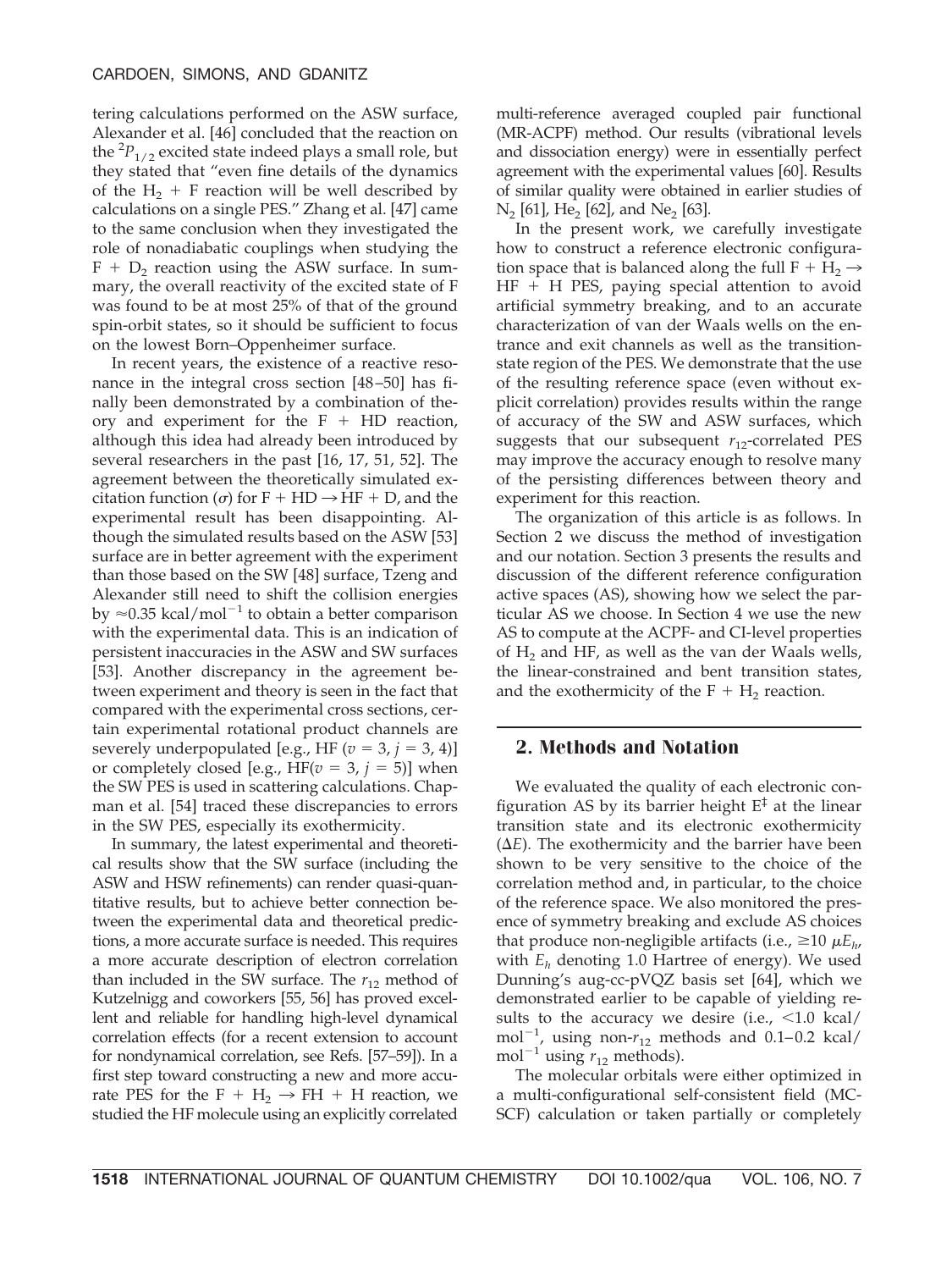from a MCSCF calculation performed using another active space. As usual, the redundancies within the active orbital space were resolved by diagonalizing the generalized Fock matrix (denoted **Q** by Shepard et al. [65]), and the MCSCF energies were converged to a precision of  $10^{-10}$   $E_h$ .

In our multi-reference averaged coupled-pair functional (MR-ACPF-2) and MR-CI(SD) calculations, single and double excitations were generated from all the doubly occupied and active orbitals in the reference wave function unless otherwise specified. The ACPF-2 and CI energies were converged to a precision of 1  $\mu E_h$ . All electronic structure calculations were carried out with the Amica [66] program suite, which is based on the Columbus [67] program package. Finally, the lowest-energy orbital was kept frozen in all the ACPF-2 and CI calculations.

The geometry of the  $F + H_2$  system can be expressed using the three interatomic distances,  $r_{FH}$ ,  $r_{\text{HH'}}(\equiv r)$ , and  $r_{\text{FH'}}$ , although in Section 4 of this article, we use two additional notations. The transition state geometry can be described using the two interatomic distances  $r_{\text{FH}}$ ,  $r_{\text{HH'}}$ , and the angle  $\theta$  $(\theta = 0$  corresponds to a linear structure). The geometry of the reactant channel, where F approaches the  $H_2$  molecule, is described by the Jacobi coordinates:  $r \, (\equiv r_{\rm HH'})$ , R (the distance from the F atom to the center of mass of  $H_2$ ), and the angle  $\varphi$  formed by the vectors associated with *r* and *R*.

In examining various choices of AS configurations, we focused our calculations near three geometries [22] known to lie along the collinear-constrained reaction path studied by SW: the reactant asymptote ( $r_{\text{FH}} = 100.00 a_{0}$ ;  $r_{\text{HH'}} = 1.4008 a_{0}$  [68]), the linear transition state ( $r_{\text{FH}} = 2.95 a_0$  [22];  $r_{\text{HH'}} =$ 1.442  $a_0$  [22]), and the product asymptote ( $r_{\text{FH}} =$ 1.7328  $a_0$  [60];  $r_{HH'} = 100.00 a_0$ ), but we also considered geometries near the bent transition state.

The notation (*klmn*/*xywz*) is used to denote an AS in the  $C_{2v}$  symmetry with *k*, *l*, *m*, and *n* orbitals of the irreducible representation  $a_1$ ,  $b_1$ ,  $a_2$ , and  $b_2$ , respectively. Within this set, *x*, *y*, *w*, and *z* orbitals of the irreducible representation  $a_1$ ,  $b_1$ ,  $a_2$ ,  $b_2$  are inactive (meaning that these orbitals remain doubly occupied in the reference wave function). The corresponding notation in the  $C_s$  symmetry is ( $pq/rs$ ), where *p* and *q* are all the number of orbitals in the *a'* and *a*" irreducible representation, and *r* and *s* of these orbitals are inactive in the reference wave function. Of course, in the ACPF-2 and CI calculations, all single and double excitations out of the internal orbitals (unless specified otherwise), are then included, so the total number of configuration state functions can be very large. Finally, in Tables I and II we add another label  $w|v$  in listing our results. The number *w* corresponds to the value (e.g., energy, number of references) obtained in  $C_{2v}$ symmetry, the latter to the value obtained in the C*<sup>s</sup>* symmetry.

#### **3. Active Space Choices**

In this section, we present the energies of  $H_2 + F$ ,  $HF + H$  and the constrained linear transition state obtained using a variety of reference configuration state function (CSF) spaces. Of course, these sets of electronic configurations represent those out of which further orbital excitations occur in the subsequent CI or ACPF-2 wave functions. In the first set of reference spaces (Table I), the two lowestenergy (in the MCSCF Fock matrix) molecular orbitals (corresponding to the F(1*s*) and F(2*s*) orbitals at the  $F + H_2$  geometries) are kept inactive (meaning doubly occupied in all reference CSFs). This minimal complete active space (CAS) for this 11 electron system is labeled  $5101/2101$  in  $C_{2v}$  symmetry, or  $61/31$  in C<sub>s</sub> symmetry. In the F + H<sub>2</sub> reactant asymptote, the three active orbitals correspond to the H<sub>2</sub>(1 $\sigma$ <sub>*g</sub>*), H<sub>2</sub>(1 $\sigma$ <sub>*u*</sub>), and F(2 $p$ <sub>*z*</sub>) orbitals. In the</sub> product limit, the active orbitals are the bonding and anti-bonding combination of  $F(2p<sub>z</sub>)$  and  $H(1s)$ orbitals, and the 1*s* orbital on the distant H. In this particular AS, the  $F(2p_x, 2p_y)$  orbitals are kept inactive, but in subsequent reference spaces this constraint is removed.

Making the  $F(2p_y, 2p_y)$  orbitals active results in the (5101/2000|61/20) AS, in which only the F(1*s*) and F(2*s*) orbitals remain inactive. From the data presented in Table I, we note significant changes in moving from the first to the second AS. For example, in the  $HF + H$  product asymptote, the MCSCF energy (unless specified, we include all configurations, so we are performing CAS calculations) in C*<sup>s</sup>* symmetry differs from the  $C_{2v}$  result by almost 200  $\mu E_h$ . Moreover, the ACPF-2 and CI energies of the reactant, linear barrier, and product calculated in the  $C_{2v}$  point group differ from the energies obtained in the  $C_s$  point group by as much as 2 m $E_h$ . These artificial symmetry breaking effects therefore exclude these choices of AS, so we have to move to another choice.

It is well known that the F atom acquires partial  $F^-$  character [22, 69] during the  $F + H_2$  reaction and that an accurate description of the F(2*p*) orbitals'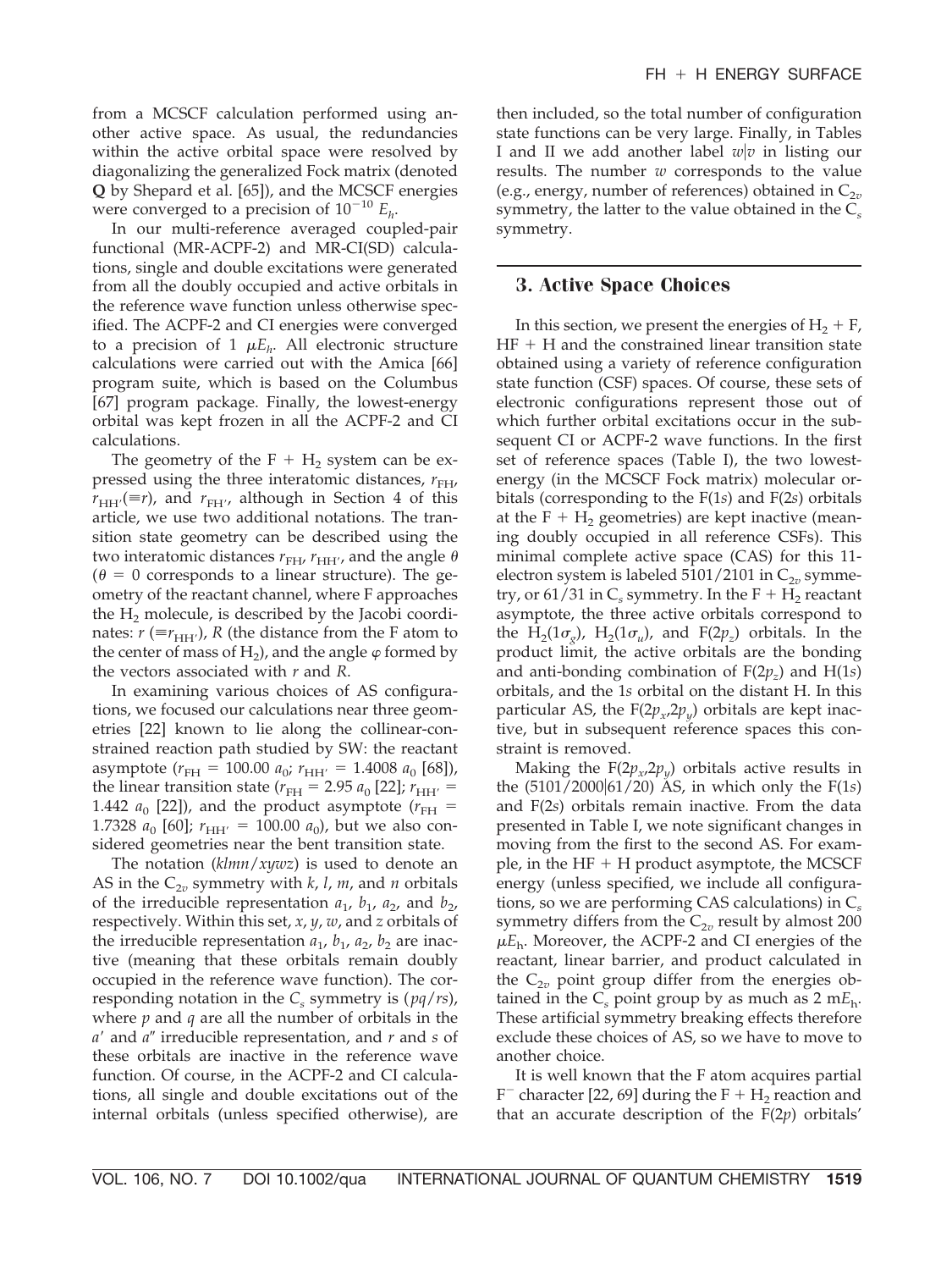#### **TABLE I \_\_\_\_\_\_\_\_\_\_\_\_\_\_\_\_\_\_\_\_\_\_\_\_\_\_\_\_\_\_\_\_\_\_\_\_\_\_\_\_\_\_\_\_\_\_\_\_\_\_\_\_\_\_\_\_\_\_\_\_\_\_\_\_\_\_\_\_\_\_\_\_\_\_\_\_\_\_\_\_\_\_\_\_\_\_\_\_\_\_\_\_\_\_**

#### Energies of the F + H<sub>2</sub> system at the reactant, linear transition state, and product geometries, as well as the linear barrier height and the electronic exothermicity  $\Delta E$ .\*

|                    |                      |                                                                   |                                                       | Lin. TS.                                              |                                                       |                                             |                                                                |
|--------------------|----------------------|-------------------------------------------------------------------|-------------------------------------------------------|-------------------------------------------------------|-------------------------------------------------------|---------------------------------------------|----------------------------------------------------------------|
|                    |                      |                                                                   | $F + H_2$                                             | $-(100. + x/1000)/E_h$                                | $FH + H$                                              | Lin. Barr. <sup>b</sup>                     | $\Delta E^{\rm b}$                                             |
| AS                 | No. ref <sup>a</sup> | Method                                                            | $C_{2v} C_s$                                          | $C_{2v} C_s$                                          | $C_{2v} C_s$                                          | $C_{2v}$ $C_s$                              | $C_{2v}$ $C_s$                                                 |
| 5101/2101<br>61/31 | 8 8                  | <b>CASSCF</b><br>ACPF- $2^{1,c}$<br>Cl <sup>1,c</sup>             | 561.206 561.206<br>822.345 822.345<br>813.777 813.777 | 545.789 545.789<br>818.886 818.886<br>808.966 808.966 | 592.051 592.051<br>872.861 872.861<br>863.666 863.666 | 9.675 9.675<br>2.171 2.171<br>3.019 3.019   | 19.355 19.355<br>31.699 31.699<br>31.306 31.306                |
|                    |                      | ACPF-2 <sup>1,d</sup><br>Cl <sup>1,d</sup>                        | 821.396 821.396<br>812.298 812.298                    | 818.276 818.276<br>808.001 808.001                    | 872.373 869.823<br>862.757 859.425                    | 1.958 1.958<br>2.696 2.696                  | 31.989 30.388<br>31.664 29.573                                 |
| 5101/2000<br>61/20 | 14 24                | <b>CASSCF</b><br>ACPF- $2^{1,c}$<br>Cl <sup>1,c</sup>             | 561.206 561.206<br>822.559 822.689<br>813.956 814.060 | 545.869 545.869<br>819.161 819.316<br>809.213 809.335 | 592.537 592.730<br>873.023 871.064<br>863.864 862.081 | 9.625 9.624<br>2.132 2.117<br>2.976 2.965   | 19.660 19.782<br>31.667 30.356<br>31.318 30.134                |
|                    |                      | ACPF-2 <sup>1,d</sup><br>Cl <sup>1,d</sup>                        | 821.605 821.728<br>812.474 812.574                    | 818.569818.731<br>808.265 808.394                     | 872.832 873.010<br>863.215 863.368                    | 1.905 1.881<br>2.641 2.623                  | 32.145 32.180<br>31.840 31.874                                 |
| 5202/2000<br>72/20 | 208 404              | <b>CASSCF</b><br>ACPF- $2^{1,c}$<br>Cl <sup>1,c</sup>             | 604.097 604.470<br>825.493 825.577<br>819.755 819.787 | 594.042 594.292<br>822.973 823.089<br>816.592 816.622 | 667.429 667.429<br>876.395 876.440<br>871.933 871.973 | 6.309 6.387<br>1.581   1.561<br>1.985 1.986 | 39.741 39.507<br>31.942 31.917<br>32.742 32.747                |
|                    |                      | CASSCF <sup>e</sup><br>ACPF- $2^{1,e}$<br>Cl <sup>1,e</sup>       | 604.097 604.466<br>825.493 825.573<br>819.755 819.783 | 594.042 594.289<br>822.972 823.085<br>816.591 816.618 | 667.417 667.417<br>876.377 876.422<br>871.914 871.955 | 6.309 6.386<br>1.582 1.561<br>1.985 1.986   | 39.734 39.502<br>31.930 31.908<br>32.730 32.738                |
|                    |                      | ACPF- $2^{1,d}$<br>Cl <sup>1,d</sup>                              | 825.343 825.411<br>818.993 819.054                    | 822.876 822.969<br>815.942 816.023                    | 876.853 876.981<br>871.697 871.813                    | 1.548 1.532<br>1.915 1.902                  | 32.323 32.361<br>33.072 33.107                                 |
|                    | 148 285 <sup>d</sup> | <b>RASSCF</b><br>ACPF-2 <sup>2,c</sup><br>Cl <sup>2,c</sup>       | 603.826 604.203<br>825.447 825.536<br>819.706 819.741 | 593.506 593.779<br>822.913 822.913<br>816.518 816.518 | 666.120 666.120<br>876.352 876.399<br>871.862 871.905 | 6.476 6.541<br>1.590 1.646<br>2.001 2.022   | 39.090 38.853<br>31.943 31.917<br>32.728 32.733                |
|                    |                      | <b>RASSCF<sup>e</sup></b><br>ACPF- $2^{2,e}$<br>Cl <sup>2,e</sup> | 603.826 604.199<br>825.446 825.531<br>819.705 819.737 | 593.506 593.776<br>822.913 823.033<br>816.518 816.548 | 666.109 666.109<br>876.334 876.381<br>871.844 871.886 | 6.476 6.540<br>1.589 1.568<br>2.000 2.001   | 39.083 38.849<br>31.933 31.909<br>32.718 32.724                |
|                    |                      | ACPF- $2^{2,d}$<br>Cl <sup>2,d</sup>                              | 825.274 825.345<br>818.927 818.990                    | 822.799 822.898<br>815.848 815.934                    | 876.810 876.947<br>871.617 871.741                    | 1.553 1.536<br>1.932 1.918                  | 32.339 32.381<br>33.064 33.101                                 |
| 6202/2000<br>82/20 | 616 1204             | CASSCF<br>$ACPF-21,c$<br>Cl <sup>1,c</sup>                        | 622.054 622.320<br>825.800 825.924<br>821.006 821.074 | 610.676 610.891<br>823.217 823.361<br>817.768 817.830 | 672.996 672.996<br>876.947 877.133<br>872.810 872.979 | 7.140 7.172<br>1.621   1.608<br>2.032 2.036 | 31.966 31.800<br>32.095 32.134<br>32.508 32.571                |
|                    |                      | <b>CASSCF<sup>f</sup></b><br>$ACPF-21,f$<br>Cl <sup>1,f</sup>     | 622.047 622.047<br>825.797 825.872<br>821.004 821.071 | 610.663 610.663<br>823.218 823.317<br>817.765 817.852 | 672.918 672.918<br>876.919 877.106<br>872.772 872.942 | 7.144 7.144<br>1.618 1.603<br>2.033 2.020   | 31.922 31.922<br>32.080 32.150<br>32.485 32.550                |
|                    |                      | ACPF- $2^{1,d}$<br>Cl <sup>1,d</sup>                              | 825.685 825.756<br>820.880 820.944                    | 823.676 823.890<br>817.604 817.795                    | 877.553 877.838<br>872.994 873.252                    | 1.261 1.171<br>2.056 1.976                  | 32.548 32.682<br>32.702 32.824                                 |
|                    | 282 550              | <b>RASSCF</b><br>ACPF- $2^{2,c}$<br>Cl <sup>2,c</sup>             | 621.003 621.288<br>825.699 825.826<br>820.881 820.951 | 609.369 609.629<br>823.106 823.248<br>817.619 817.676 | 671.609 671.609<br>876.852 877.042<br>872.689 872.862 | 7.300 7.479<br>1.627 1.618<br>2.047 2.055   | 31.756 31.577<br>32.099 32.139<br>32.510 32.575                |
|                    |                      | <b>RASSCFf</b><br>ACPF-2 <sup>2,f</sup><br>Cl <sup>2,f</sup>      | 620.997 620.997<br>825.695 825.768<br>820.879 820.944 | 609.357 609.357<br>823.106 823.193<br>817.615 817.693 | 671.541 671.541<br>876.823 877.016<br>872.652 872.828 | 7.304 7.304<br>1.625 1.616<br>2.048 2.040   | 31.717 31.717<br>32.083 32.159<br>32.488 32.558<br>(continued) |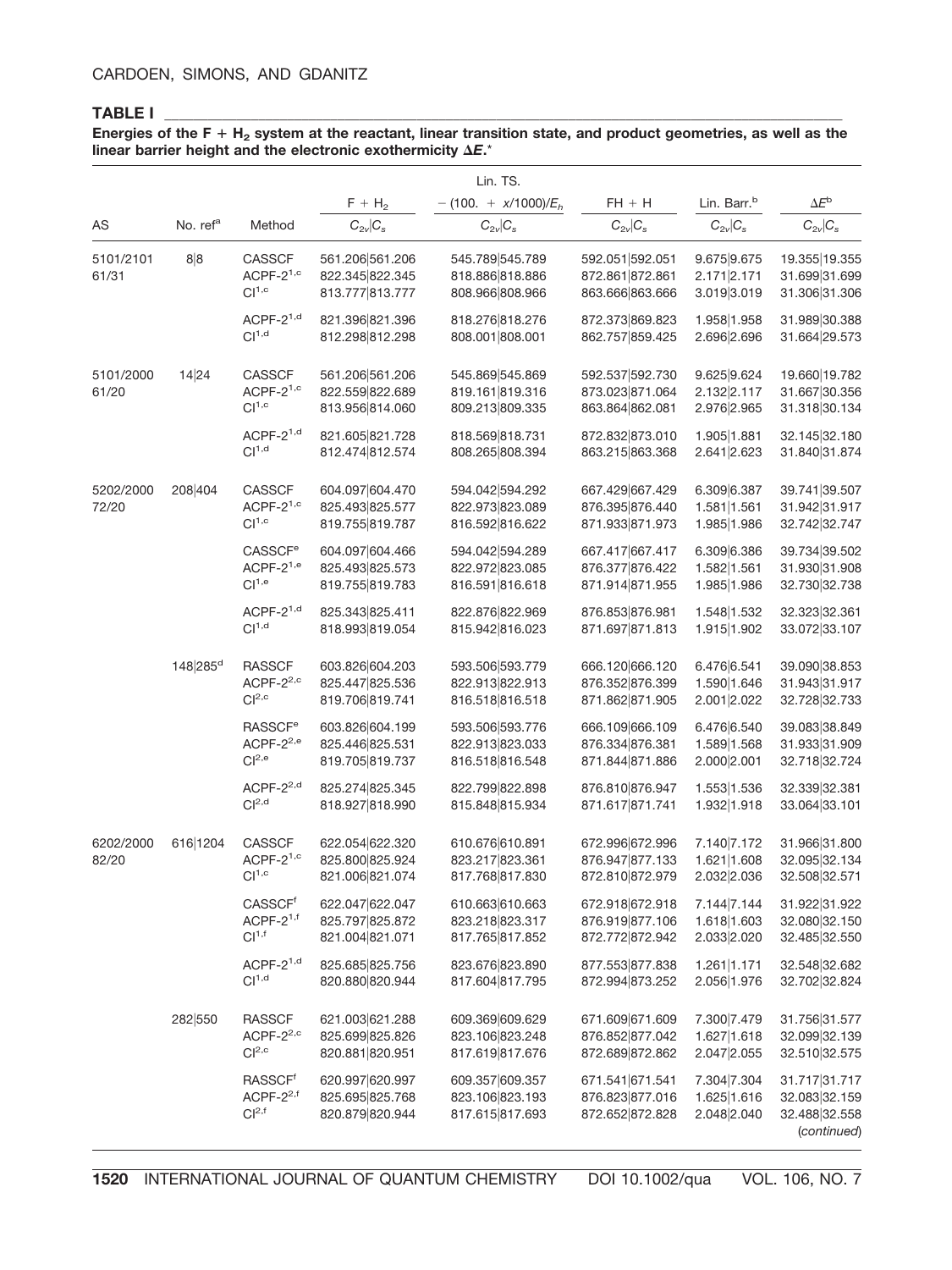## **(Continued)**

| Lin. TS.           |                      |                                                       |                                                       |                                                       |                                                       |                                           |                                                 |  |  |
|--------------------|----------------------|-------------------------------------------------------|-------------------------------------------------------|-------------------------------------------------------|-------------------------------------------------------|-------------------------------------------|-------------------------------------------------|--|--|
|                    |                      |                                                       | $F + H_2$                                             | $- (100. + x/1000)/E_h$                               | $FH + H$                                              | Lin. Barr. <sup>b</sup>                   | $\Delta E^{\rm b}$                              |  |  |
| <b>AS</b>          | No. ref <sup>a</sup> | Method                                                | $C_{2v}$ $C_s$                                        | $C_{2v}$ $C_s$                                        | $C_{2v}$ $C_s$                                        | $C_{2v}$ $C_s$                            | $C_{2v}$ $C_s$                                  |  |  |
|                    |                      | ACPF- $2^{2,d}$<br>Cl <sup>2,d</sup>                  | 825.579 825.652<br>820.748 820.813                    | 823.546 823.736<br>817.445 817.616                    | 877.415 877.695<br>872.826 873.081                    | 1.276 1.202<br>2.073 2.006                | 32.528 32.658<br>32.679 32.799                  |  |  |
| 7202/2000<br>92/20 | 1568 3080            | <b>CASSCF</b><br>ACPF- $2^{1,c}$                      | 629.493 629.758<br>825.890 826.017                    | 618.351 618.351<br>$823.352 -$                        | 680.432 685.286<br>877.450 877.598                    | 6.992 7.158<br>$1.593 -$                  | 31.965 34.844<br>32.354 32.368                  |  |  |
|                    | 462 903              | <b>RASSCF</b><br>ACPF- $2^{2,c}$<br>Cl <sup>2,c</sup> | 628.100 628.386<br>825.778 825.907<br>821.520 821.592 | 616.601 616.601<br>823.227 823.325<br>818.378 818.465 | 678.895 683.676<br>877.332 877.508<br>873.572 873.880 | 7.216 7.395<br>1.601 1.620<br>1.972 1.962 | 31.874 42.091<br>32.351 32.380<br>32.663 32.811 |  |  |
|                    |                      | ACPF- $2^{2,d}$<br>Cl <sup>2,d</sup>                  | 826.612 826.888<br>821.795 822.046                    | 824.064 824.360<br>818.594 818.860                    | 877.841 878.142<br>873.572 873.846                    | 1.599 1.586<br>2.009 1.999                | 32.147 32.162<br>32.491 32.505                  |  |  |

\* The 1 $\sigma$  orbital is frozen, and the 2 $\sigma$  orbital is inactive; <sup>1</sup> using CASSCF orbitals; <sup>2</sup> using RASSCF orbitals.

1 .

<sup>c</sup> All MCSCF orbitals were optimized for the same AS.

 $d$  The orbitals were optimized for the (7202/1000 $|92/10\rangle$  AS.

e The 1or orbit was taken from the (5101/2101|61/31) AS MCSCF calculation and frozen during the MCSCF calculation.

<sup>f</sup> The 1 $\sigma$  and 2 $\sigma$  orbitals were taken from the (5101/2101|61/31) AS MCSCF calculation and frozen during the MCSCF calculation.

radial correlation requires the inclusion of the F(3*p*) orbitals in the active space. This results in either the (5202/200072/20) AS, in which we make active the F(3*p<sub>x</sub>*, 3*p<sub>y</sub>*) orbitals or the (6202/2000|82/20) AS, in which the  $F(3p<sub>z</sub>)$  orbital is also made active. As shown in Table I, the inclusion of the  $3p<sub>x</sub>$  and the 3*py* orbitals does not improve the artificial energy difference between  $C_s$  and  $C_{2v}$  symmetry. In fact, the energy difference in the MCSCF energies is more pronounced in the reactant asymptote  $(\pm 400)$  $\mu E_h$ ) and at the linear transition state ( $\pm$ 250  $\mu E_h$ ), but the ACPF-2 and CI energy artifacts decrease to just below 100  $\mu E_h$ . In addition to the symmetry breaking just described, difficulties arose within the MCSCF orbital optimization process when using the  $(5202/2000|72/20)$  AS. In particular, it was difficult to retain the desired physical natures of the inactive and active orbitals.

In the 6202/2000 calculations, in the reactant asymptote we observed a strong competition for the 6 $\sigma$  orbital between F(3*s*) and F(3*p<sub>z</sub>*). In the C<sub>2*v*</sub> point group, we were able to keep the  $F(3p<sub>z</sub>)$  orbital in the active space, but in the  $C_s$  calculations, the  $8a'$ orbital involved a mixture of  $F(3s)$  and  $F(3p<sub>z</sub>)$ . This resulted in a lowering of the MCSCF energy in the C*<sup>s</sup>* point group for the reaction asymptote. Also, when trying the  $(7202/2000|92/20)$  reference space

at the reactant asymptote, where the F(1*s*) and F(2*s*) orbitals are inactive, while the  $H_2(1\sigma_g 1\sigma_u)$ , F(2*p*), F(3*p*), and F(3*s*) orbitals are active, we found that the MCSCF optimization moved the H<sub>2</sub>  $2\sigma$ <sub>o</sub> orbital into the active space in place of the F(3*s*) orbital. All these problems convinced us to consider the ASs in which only the F(1*s*) orbital is kept inactive.

Hence, in the second series of AS constructions (see Table II), only the  $(1\sigma/1a')$  orbital is kept inactive. For the  $(5202/1000|72/10)$  AS, the MCSCF optimization of all the orbitals leads to an undesired situation in which the  $H_2(\sigma_{\varrho})$  is the lowest (Fock) energy orbital and is thus inactive while the F(1*s*) orbital moves to be part of the active space along with the  $F(2s) F(2p<sub>z</sub>)$ , and the  $F(3s)$  orbitals. In the product asymptote, the orbital optimization for this choice of AS lowers the Fock energy of F(1*s*) thus making it inactive. The active orbitals in the product asymptote are the F(2*s*) orbital, the bonding and anti-bonding combination of the  $H(1s)$  and  $F(2p<sub>z</sub>)$ and the distant H(1*s*) orbital as well as the  $F(2p_{x}$ ,  $3p_x$ ,  $2p_y$ ,  $3p_y$ ) orbitals. Due to the unphysical composition of the active space in the reactant asymptote, we obtain extremely poor results for this AS. For example, in the CI and ACPF-2 calculations, the transition state barrier is absent (the barrier ob-

<sup>&</sup>lt;sup>a</sup> Number of reference configurations in the  $C_{2v}$  $C_s$  point groups.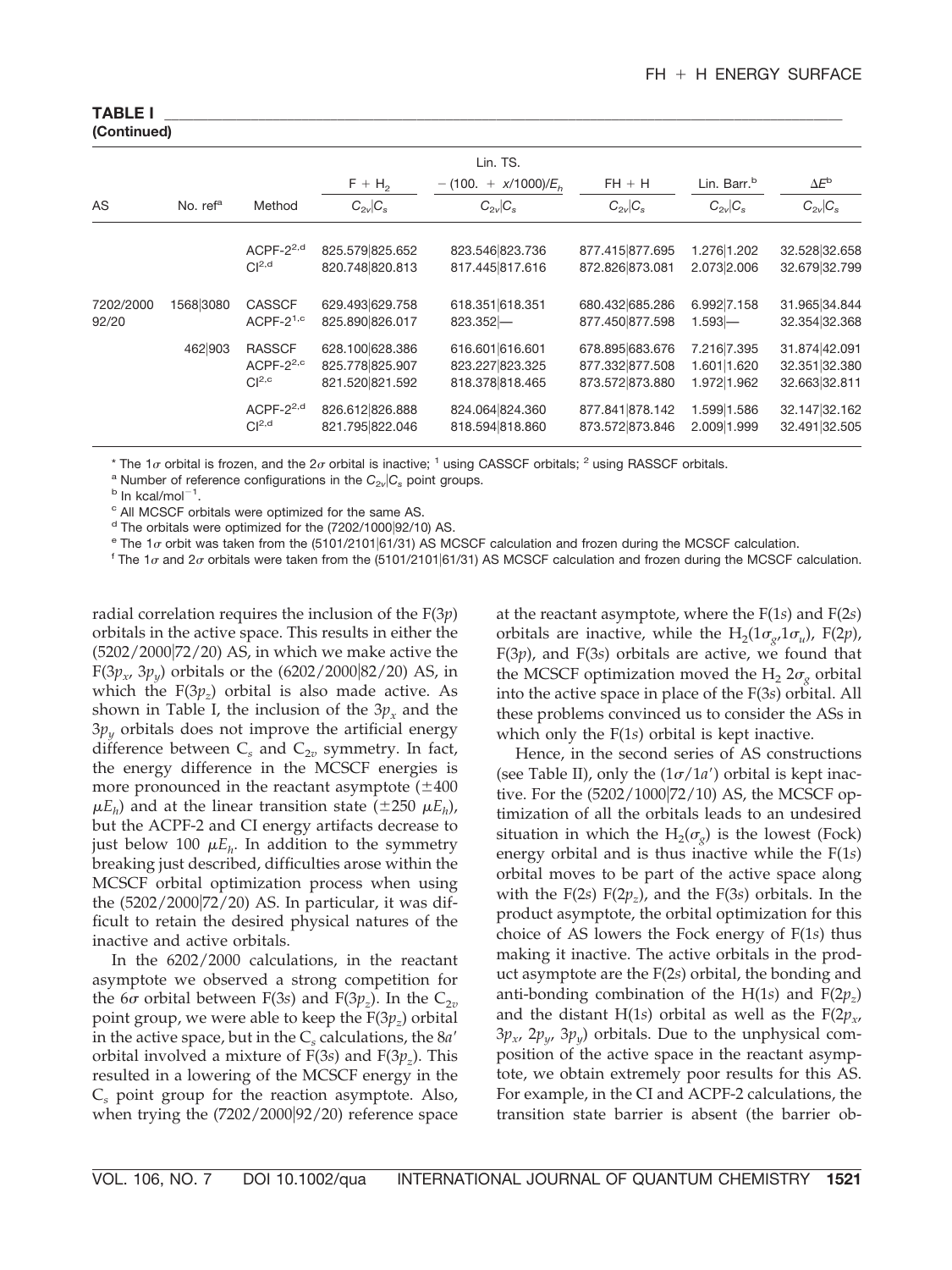#### **TABLE II \_\_\_\_\_\_\_\_\_\_\_\_\_\_\_\_\_\_\_\_\_\_\_\_\_\_\_\_\_\_\_\_\_\_\_\_\_\_\_\_\_\_\_\_\_\_\_\_\_\_\_\_\_\_\_\_\_\_\_\_\_\_\_\_\_\_\_\_\_\_\_\_\_\_\_\_\_\_\_\_\_\_\_\_\_\_\_\_\_\_\_\_\_**

#### **Energies of a F H2 system at the reactant, linear transition state, and product geometries, as well as the** linear barrier height and the electronic exothermicity  $\Delta E$ .\*

|                    |                       |                                                                   |                                                       | Lin. TS.                                              |                                                       |                                                      |                                                 |
|--------------------|-----------------------|-------------------------------------------------------------------|-------------------------------------------------------|-------------------------------------------------------|-------------------------------------------------------|------------------------------------------------------|-------------------------------------------------|
|                    |                       |                                                                   | $F + H_2$                                             | $-(100. + x/1000)/E_h$                                | $FH + H$                                              | Lin. Barr. <sup>b</sup>                              | $\Delta E^{\text{b}}$                           |
| AS                 | No. ref. <sup>a</sup> | Method                                                            | $C_{2v}$ $C_s$                                        | $C_{2v}$ $C_s$                                        | $C_{2v} C_s$                                          | $C_{2v}$ $C_s$                                       | $C_{2v}$ $C_s$                                  |
| 5202/1000<br>72/10 | 616 1204              | <b>CASSCF</b><br>ACPF- $2^{1,c}$<br>Cl <sup>1,c</sup>             | 619.137 619.137<br>817.627 817.627<br>814.160 814.160 | 603.533 603.533<br>823.256 823.256<br>815.800 815.800 | 669.028 669.028<br>868.799 868.799<br>864.908 864.908 | 9.792 9.792<br>$-3.532$ $-3.532$<br>$-1.029 - 1.029$ | 31.307 31.307<br>32.111 32.111<br>31.845 31.845 |
|                    |                       | $ACPF-21,d$<br>Cl <sup>1,d</sup>                                  | 826.163 826.163<br>819.751 819.751                    | 823.581 823.581<br>816.759 816.759                    | 876.724 876.724<br>872.256 872.257                    | 1.620 1.620<br>1.878 1.878                           | 31.728 31.728<br>32.947 32.948                  |
|                    |                       | <b>CASSCF<sup>e</sup></b><br>ACPF- $2^{1,e}$<br>Cl <sup>1,e</sup> | 617.896 617.896<br>826.244 826.244<br>820.149 820.149 | 603.497 603.497<br>823.706 823.706<br>816.184 816.184 | 668.753 668.753<br>876.667 876.667<br>872.257 872.258 | 9.035 9.035<br>1.593 1.593<br>2.488 2.488            | 31.914 31.914<br>31.641 31.641<br>32.698 32.699 |
| 5202/1000<br>72/10 | 376 725               | ACPF-2 <sup>2,d</sup><br>Cl <sup>2,d</sup>                        | 826.077 826.084<br>819.669 819.676                    | 823.488 823.498<br>816.649 816.658                    | 876.666 876.677<br>872.176 872.179                    | 1.625 1.623<br>1.895 1.894                           | 31.745 31.748<br>32.949 32.946                  |
|                    |                       | <b>RASSCF<sup>e</sup></b><br>ACPF- $2^{2,e}$<br>Cl <sup>2,e</sup> | 617.063 617.374<br>826.216 826.233<br>820.098 820.123 | 602.566 602.941<br>823.660 823.688<br>816.107 816.148 | 667.422 667.422<br>876.612 876.619<br>872.176 872.183 | 9.097 9.057<br>1.604 1.597<br>2.504 2.494            | 31.601 31.406<br>31.624 31.618<br>32.679 32.668 |
| 6202/1000          | 2308 4508             | <b>CASSCF</b>                                                     | 636.457 636.457                                       | 629.388 629.388                                       | 707.485 707.485                                       | 4.433 4.433                                          | 44.574 44.574                                   |
| 82/10              | 756 1464              | <b>RASSCF</b><br>ACPF- $2^{2,c}$<br>Cl <sup>2,c</sup>             | 635.262 635.262<br>826.004 826.010<br>821.698 821.703 | 627.419 627.419<br>823.536 823.544<br>818.834 818.840 | 704.062 704.062<br>876.569 876.568<br>873.679 873.679 | 4.921 4.921<br>1.549 1.547<br>1.797 1.797            | 43.173 43.173<br>31.730 31.726<br>32.619 32.615 |
|                    |                       | ACPF-2 <sup>2,d</sup><br>Cl <sup>2,d</sup>                        | 826.140 826.147<br>821.333 821.338                    | 823.482 823.471<br>818.391 818.396                    | 876.666 876.662<br>873.778 873.777                    | 1.668 1.669<br>1.846 1.846                           | 31.706 31.700<br>32.910 32.906                  |
|                    |                       | ACPF- $2^{2,f}$<br>Cl <sup>2,f</sup>                              | 826.255 826.262<br>821.464 821.470                    | 823.636 823.639<br>818.274 818.277                    | 877.208 877.218<br>873.198 873.207                    | 1.643 1.646<br>2.002 2.004                           | 31.974 31.975<br>32.464 32.465                  |
| 7202/1000          | 7192 14112            | <b>CASSCF</b>                                                     | 659.844 659.844                                       | 649.667 649.667                                       | 715.790 715.790                                       | 6.386 6.386                                          | 35.107 35.107                                   |
|                    |                       | CASSCF <sup>1,e</sup>                                             | 659.830 659.830                                       | 649.655 649.655                                       | 715.774 715.774                                       | 6.385 6.385                                          | 35.106 35.106                                   |
|                    | 1276 2467             | RASSCF <sup>2,c</sup><br>ACPF- $2^{2,c}$                          | 657.086 657.086<br>826.077 826.080                    | 646.519 646.519<br>823.424 823.431                    | 712.152 712.152<br>877.072 877.067                    | 6.630 6.630<br>1.665 1.662                           | 34.554 34.554<br>32.000 31.995                  |
|                    |                       | RASSCF <sup>2,e</sup><br>ACPF-2 <sup>2,e</sup>                    | 657.072 657.072<br>826.199826.202                     | 646.509 646.509<br>823.525 823.530                    | 712.136 712.136<br>877.046 877.042                    | 6.629 6.629<br>1.678 1.677                           | 34.553 34.553<br>31.907 31.903                  |

\* The 1 $\sigma$  orbital is frozen in all calculations; <sup>1</sup> using CASSCF orbitals; <sup>2</sup> using RASSCF orbitals.

<sup>a</sup> Number of references in the  $C_{2\nu}$  $C_s$  point group.

1 .

<sup>c</sup> All MCSCF orbitals were optimized for the same AS.

 $d$  The orbitals were optimized for the (7202/1000 $|92/10\rangle$  AS.

<sup>e</sup> The 1*o* orbital was taken from the (5101/2101|61/31) AS MCSCF calculation and frozen during the MCSCF calculation.

<sup>f</sup> The 1 $\sigma$  and 2 $\sigma$  orbitals were taken from the (5101/2101|61/31) AS MCSCF calculation and frozen during the MCSCF calculation.

tained with the ACPF-2 functional lies 3.532 kcal/  $mol^{-1}$  below the reactants.

The  $(6202/1000|82/10)$  active space differs from the preceding AS in the nature of its  $(1\sigma, 1a')$  orbital but encounters a similar problem as in the (6202/ 200082/20) AS calculation; that is, undesired swapping of the  $F(3p<sub>z</sub>)$  and  $F(3s)$  orbitals in the reactant asymptote. However, use of the orbitals from the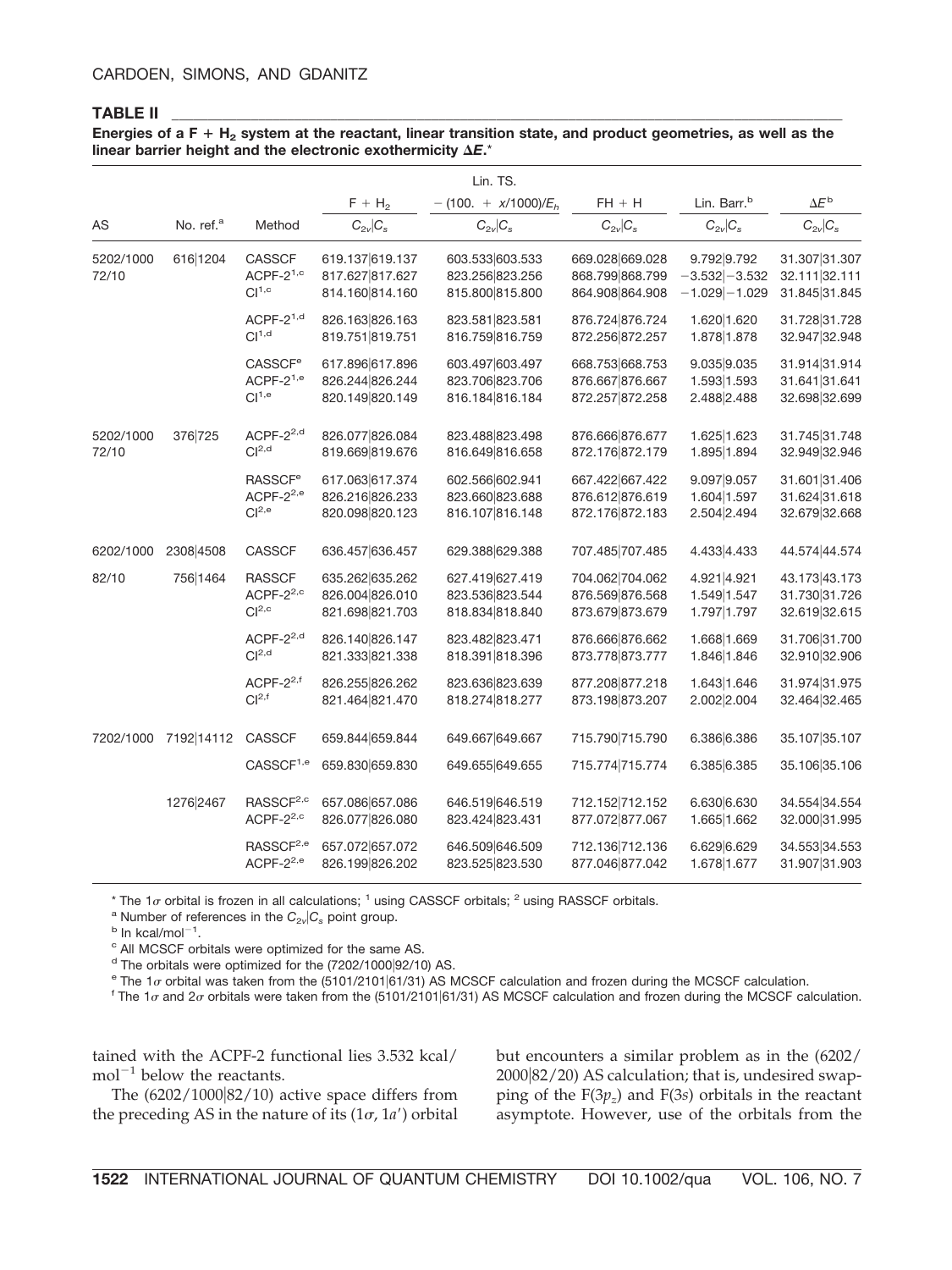(6202/200082/20) AS calculation in which the F(1*s*) and F(2*s*) orbitals are kept frozen while performing the  $(6202/1000|82/10)$  calculation remedies this problem. The subsequent ACPF-2 and CI energies differences between  $C_{2v}$  and  $C_s$  symmetries never exceeds 10  $\mu E_{h}$ , which we view as tolerable (recall  $0.1 \text{ kcal/mol}^{-1} = 160 \mu E_h$ ).

Finally, we investigated the  $(7202/1000|92/10)$ active space, in which the active orbitals are: F(2*s*), F(3*s*), F(2*p*), F(3*p*), H<sub>2</sub>( $\sigma$ <sub>*g*</sub>), and H<sub>2</sub>( $\sigma$ <sub>*u*</sub>), and the F(1*s*) orbital is inactive. In either the case where all orbitals are optimized in the MCSCF calculation, or where the lowest-lying orbital [i.e., F(1*s*)] is taken to be the lowest orbital of the  $(5202/1000|72/10)$  AS calculation, the MCSCF energies are identical in the  $C_{2v}$  and  $C_s$  point groups and the subsequent ACPF-2 and CI energies in the  $C_{2v}$  and the  $C_s$  point groups differ by  $\langle 10 \mu E_h$ . So, we view either of these two AS strategies as potential candidates for use in our future explicitly correlated calculations.

Until now we only discussed using the CAS for each of the choices of reference space considered. We have also studied truncated versions of the aforementioned AS [the so-called restricted active spaces (RAS)] to reduce the number of configurations, without introducing significant symmetry breaking. In such studies we have a CAS but also allow for all singles and doubles from the orbitals that form the CAS into a secondary active space (cf. Ref. [59]). For the first series (Table I), the CAS contains all the active orbitals of the  $(5101/2000|61/$ 20) AS and the secondary space consists of the other active orbitals of the AS which were not included in the CAS. The second series (Table II) differs from the first series by its CAS:  $(5101/1000|61/10)$  instead of the (5101/2000|61/20) CAS.

In summary, in the first series of AS constructions, only the smallest AS produces identical energies (MCSCF and CI) in  $C_{2v}$  and  $C_s$  symmetries for the same geometries. However, this small AS containing eight configurations is insufficient to study the complete PES due to the absence of a satisfactory description of the radial  $2p \rightarrow 3p$  correlation, which is known to be essential. In all the other ASs of this series, the energies (e.g., as we observed in the CI-type calculations) obtained in the  $C_{2v}$  point group for the same geometries differ substantially from the energy obtained in the C*<sup>s</sup>* point group. We therefore conclude that there is no active space of this type, where the two lowest orbitals are inactive, that is adequate for the  $F + H_2$  reaction.

Among the second series of AS constructs, the orbitals from the  $(5202/1000|72/10)$  AS are unreliable, which results in an extremely poor description of the surface. This active space remains handicapped even when orbitals from the  $(7202/10|92/$ 10) AS are used without reoptimization. The (6202/ 100082/10) AS using the orbitals from the (6202/ 200082/20) AS where the lowest two orbitals had been, in turn, taken either from the  $(5101/2101|61/$ 31) AS or from the (7202/100092/10) AS are both good candidates for the final surface we are constructing. Finally, the  $(7202/1000|92/10)$  AS is also a good choice. Each of these latter ASs have negligible symmetry breaking  $(\pm 10 \mu E_h)$ . We also note (later) that the barrier heights and  $\Delta E$  values obtained at the ACPF-2 level for any of these good ASs are very close to one another.

In a future article, we will report on the use of explicitly correlated methods using one or more of the above active spaces in an attempt to qualitatively improve upon the existing SW surface, generating a PES accurate to  $0.1-0.2$  kcal/mol<sup>-1</sup>. In an earlier article [60], we investigated the HF molecule using the same explicitly correlated methods that we will apply to the  $F + H_2$  PES, and we compiled a suitable atomic basis set containing 306 basis functions. The novelty of the  $r_{12}$  methods that we used resides in the fact that the computationally expensive three- and four-electron integrals can be avoided when the basis set is saturated up to 3*l* [70], where *l* is the orbital angular momentum quantum number of the outermost occupied shell (e.g., for F  $l = 1$ ).

All of the above active spaces (e.g., 82/10 and 92/10) that qualify for an adequate description of the  $F + H_2$  PES possess a large number of reference configurations (e.g., at least 1464 and 2467 references) that result in 437,890,804 and 709,739,204 configuration state functions when all single and double excitations are included and the 1*a'* orbital is correlated to generate the CI or ACPF wave function. A full-scale explicitly correlated calculation for the  $F + H<sub>2</sub>$  reaction that demands a rather large number of basis functions (to achieve at least the 3*l* saturation noted above) and more than 1,000 reference configurations (as in the acceptable ASs discussed above) is therefore beyond the actual scope of our present capability. Therefore, in generating the CI and ACPF-2 to use in our future  $r_{12}$  efforts, we plan to consider only those reference configurations that surpass a certain threshold (weight) in the nonexplicitly correlated ACPF-2 wave function. For this particular strategy, the 92/10 AS is more apt than the 82/10 AS. The 82/10 AS is affected by the undesired swapping of the  $F(3p<sub>z</sub>)$  and the  $F(3s)$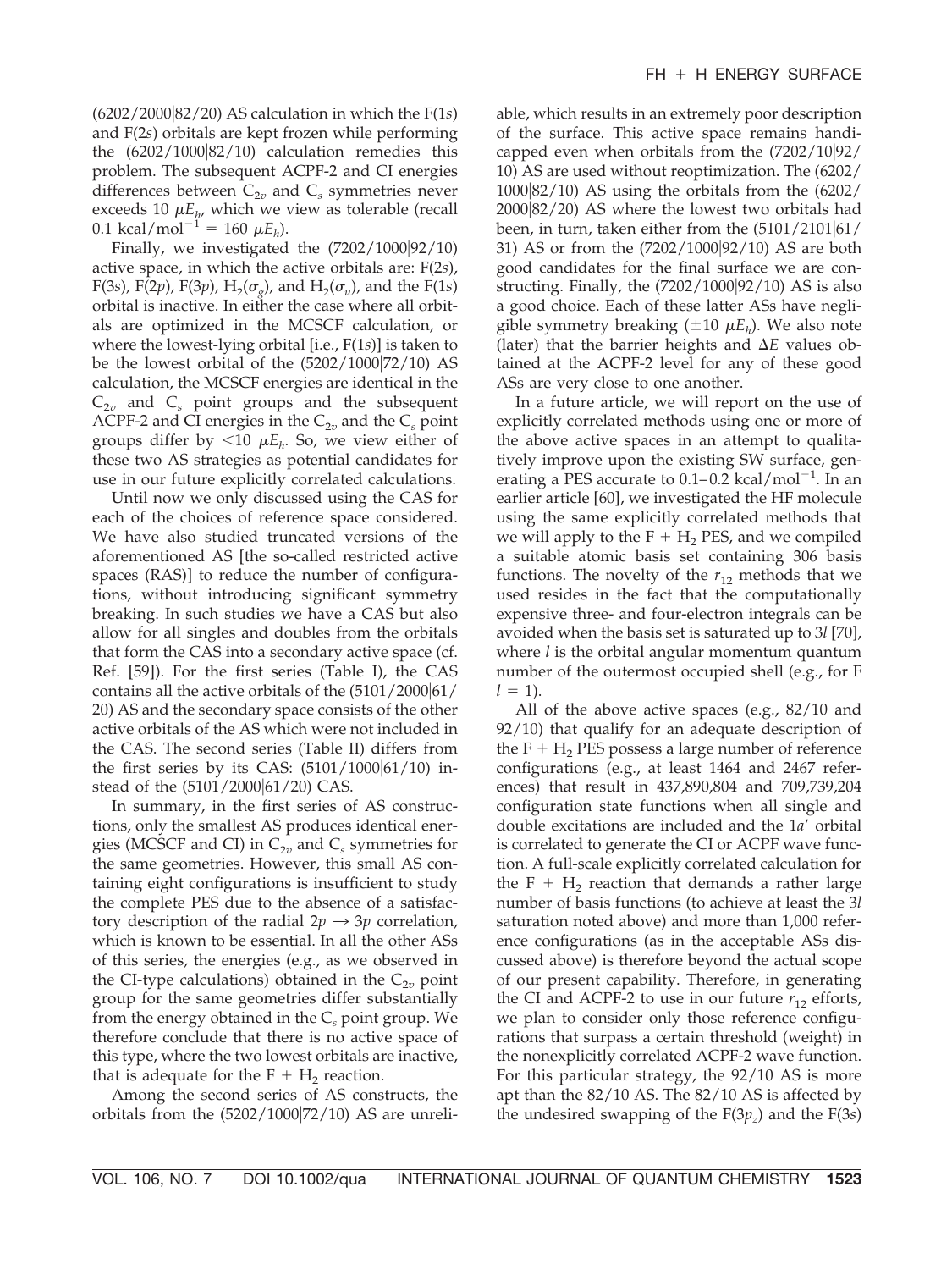#### **TABLE III \_\_\_\_\_\_\_\_\_\_\_\_\_\_\_\_\_\_\_\_\_\_\_\_\_\_\_\_\_\_\_\_\_\_\_\_\_\_\_\_\_\_\_\_\_\_\_\_\_\_\_\_\_\_\_\_\_\_\_\_\_\_\_\_\_\_\_\_\_\_\_\_\_\_\_\_\_\_\_\_\_\_\_\_\_\_\_\_\_\_\_\_**

Spectroscopic constants of the H<sub>2</sub> and the HF molecules and the reaction exothermicity (Δ*E*) for the F + H<sub>2</sub> **reaction as calculated in this work and comparison with existing PES.**

|                             | H <sub>2</sub>                         |                                        |                                            |                              | HF                                 | $F + H_2 \rightarrow FH + H$ |                               |
|-----------------------------|----------------------------------------|----------------------------------------|--------------------------------------------|------------------------------|------------------------------------|------------------------------|-------------------------------|
|                             | $R_{\rm e}/a_{\rm o}$                  | $\omega$ /cm <sup>-1</sup>             | $D_{\alpha}/kcal/mol^{-1}$                 | $R_e/a_0$                    | $\omega_{\rm o}$ /cm <sup>-1</sup> | $D_e$ /kcal/mol $^{-1}$      | $\Delta E$ /kcal/mol $^{-1}$  |
| This work                   | 1.402                                  | 4456<br>4404                           | 109.00<br>108.99                           | 1.735                        | 4138<br>4131                       | 140.99<br>140.32             | $32.45^d$<br>31.77            |
| SW [22]<br>ASW [46]<br>Exp. | 1.400<br>1.400<br>$1.401$ <sup>g</sup> | 4413 <sup>e</sup><br>4401 <sup>9</sup> | 109.67 <sup>f</sup><br>109.53 <sup>9</sup> | 1.734<br>1.7328 <sup>h</sup> | $4138^{\circ}$                     | $141.13$ <sup>i</sup>        | 31.34<br>$32.002 \pm 0.015^k$ |

<sup>a</sup> Interpol. to  $V(R) = \sum \alpha_i/R^i$  (H<sub>2</sub>:  $R = r_{HH}$ ; HF:  $R =$ 

<sup>b</sup> H<sub>2</sub>:  $R/a_0$  = {1.38, 1.39, 1.40, 1.41, 1.42}.<br>
<sup>c</sup> HF:  $R/a_0$  = {1.71, 1.72, 1.73, 1.74, 1.75}.<br>
<sup>d</sup> Calc. as  $D_e(HF) - D_e(H_2) - (1/2)[\omega_e(HF) - \omega_e(H_2)]$ .<br>
<sup>e</sup> Fit to  $E(v) = \omega_e(v + 1/2) - \omega_e x_e(v + 1/2)^2 + \omega_e y_e(v + 1/2)^3$  (Table III in

h Coxon and Ogilvie [73].

<sup>i</sup> Le Roy [74].

<sup>j</sup> Zemke et al. [75].

<sup>k</sup> Calc. as  $D_0(HF)$  [75]  $-D_0(H_2)$  [76].

orbital. The use of orbitals optimized in other AS [e.g.,  $(6202|82/20)$  where the F(1*s*) and the F(2*s*) were kept frozen] can solve this deficiency (for the RAS and CAS AS). In case of reference selection we opted for the more secure path, i.e., the 92/10 AS where we are able to use the MCSCF orbitals optimized in the same AS.

#### **4. Use of the New Active Space**

In this section we describe how we used the  $(7202/10|92/10)$  reference space to characterize several chemically important loci on the  $H_2$  + F surface. All calculations are done in C*<sup>s</sup>* symmetry, using the 92/10 AS, as this is the only symmetry that remains intact throughout the reaction. We employed the aug-cc-pVQZ basis set [64] and froze the core 1*a'* orbital in the ACPF-2 calculations as discussed in Section 2. We assessed the quality of our results by comparing them to results of the frequently used PES (SW and ASW) for this reaction and with the available experimental data.

#### **4.1. DIATOMIC POTENTIALS AND EXOTHERMICITY OF THE**  $F + H_2$  **REACTION**

We first determined the nonrelativistic diatomic potential energy curves for  $H<sub>2</sub>$  and HF by fixing the F atom or one of the H atoms at a distance of  $100 a_0$ , allowing us to generate the  $F + H_2$  and  $FH + H$ asymptotes of our PES. The equilibrium bond lengths  $R_e$ , harmonic frequencies  $\omega_e$  and dissociation energies *De* for both diatomic molecules are given in Table III. We calculated  $R_e$  and  $\omega_e$  by fitting the computed (92/10) ACPF-2 energies around *Re* to a quartic polynomial in  $R^{-1}$ , where *R* is the interatomic distance, and finding the minimum and quadratic term in this function. The harmonic frequency was calculated using atomic masses instead of nuclear masses in order to simulate non Born– Oppenheimer effects [71].

The  $D_e$  result we obtained for  $H_2$  is in close agreement with the value of Stark and Werner but is  $0.67$  kcal/mol<sup>-1</sup> below the ASW result and is  $0.53$ kcal/mol<sup>-1</sup> below the experimental finding. Our  $\omega_e$ value deviates by  $55 \text{ cm}^{-1}$  from the experimental value and by a similar amount from the other theoretical results. We are convinced that the differences in  $\omega_e$  are not due to our reference space, but inherent due to the size-extensivity errors for this particular geometry.

Our HF  $R_e$ ,  $\omega_e$  and  $D_e$  findings are in good agreement (e.g., 0.14 kcal/mol<sup>-1</sup> for  $D_e$ ) with the experimental results and a bit better than what the SW PES offers. However, although we slightly underestimate the dissociation energy (by 0.14 kcal/  $mol^{-1}$ ), including the relativistic corrections does not help because our  $D_e$  is then reduced by 0.58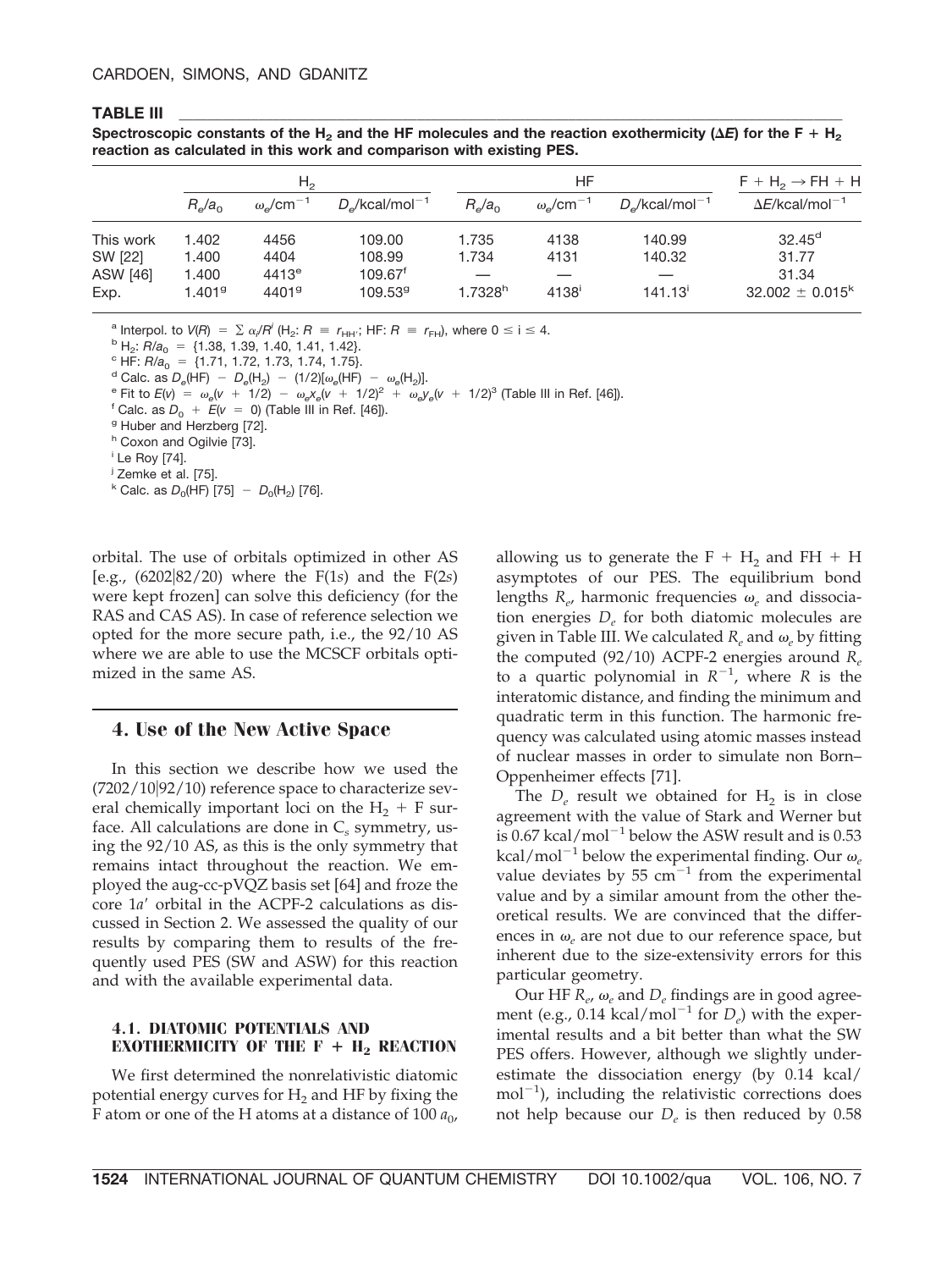| compared with existing PESs. |                    |                    |             |                    |                     |                  |                         |                    |  |  |  |
|------------------------------|--------------------|--------------------|-------------|--------------------|---------------------|------------------|-------------------------|--------------------|--|--|--|
|                              |                    | Collinear barrier  |             |                    |                     |                  | Bent barrier            |                    |  |  |  |
|                              | $r_{\rm HH'}/a_0$  | $r_{\rm FH}/a_0$   | $\theta$ /° | $E^{\ddagger}$ a   | $r_{\text{HH}}/a_0$ | $r_{\rm FH}/a_0$ | $\theta$ / <sup>o</sup> | $F^{\ddagger a}$   |  |  |  |
| This work                    | 1.441 <sup>b</sup> | 2.966 <sup>b</sup> | 0.00        | 1.666 <sup>b</sup> | $1.458^{\circ}$     | $2.923^{\circ}$  | $62.06^\circ$           | 1.318 <sup>c</sup> |  |  |  |
| SW [22]                      | 1.442              | 2.950              | 0.00        | 1.971              | 1.457               | 2.922            | 61                      | 1.546              |  |  |  |
| ASW [46]                     | 1.442              | 2.936              | 0.00        | 1.92               | 1.457               | 2.916            | 64.5                    | 1.53               |  |  |  |

**TABLE IV \_\_\_\_\_\_\_\_\_\_\_\_\_\_\_\_\_\_\_\_\_\_\_\_\_\_\_\_\_\_\_\_\_\_\_\_\_\_\_\_\_\_\_\_\_\_\_\_\_\_\_\_\_\_\_\_\_\_\_\_\_\_\_\_\_\_\_\_\_\_\_\_\_\_\_\_\_\_\_\_\_\_\_\_\_\_\_\_\_\_\_\_ Geometries and heights (***E***‡ ) of the constrained collinear and bent barriers calculated in this work and**

<sup>a</sup> Barrier height in kcal/mol<sup>-1</sup>.

<sup>b</sup> Fit to  $V(x, y) = \sum \alpha_{ij} x^i y^j$  ( $x = r_{HH'}$ ;  $y = r_{FH}$ ) where  $i + j \le 2$ . Grid:  $x/a_0 = \{1.43, 1.44, 1.445, 1.45, 1.455\}$ ;  $y/a_0 = \{2.83, 2.88, 1.45, 1.455\}$ 2.93, 2.98, 3.03}.

<sup>c</sup> Fit to  $V(x, y, z) = \sum \alpha_{ijk} x^i y^j z^k$  ( $x = r_{HH'}$ ;  $y = r_{FH}$ ;  $z = r_{FH'}$ ), where  $i + j + k \le 2$ . Grid:  $x/a_0 = \{1.45, 1.455, 1.46, 1.465\}$ ;  $y/a_0 =$ 

 $\{2.88, 2.93, 2.98\};$   $\theta$ <sup>o</sup> =  $\{58, 61, 64, 67\}.$ 

kcal/mol<sup>-1</sup> [60], thus moving it 0.72 kcal/mol<sup>-1</sup> from the experimental findings.

Finally, our exothermicity is  $0.45$  kcal/mol<sup>-1</sup> higher than the experimental value while the SW value is 0.23 kcal/ $mol^{-1}$  lower than the experimental result.

#### **4.2. BARRIERS**

The geometry and energy of the constrained linear barrier were determined by fitting our ACPF-2 computed energies to a quadratic polynomial in the interatomic distances  $r_{FH}$ , and  $r_{HH'}$ . The characteristics of the bent barrier were obtained by fitting our energies to a second-order polynomial in  $r_{\rm FH}$ ,  $r_{\rm HH'}$ , and  $r_{\text{FH'}}$ . In both cases, the barrier was verified to have the curvatures appropriate to a transition state. The geometries for both barriers (Table IV) are in close agreement with the SW and ASW results, but our barrier heights are 0.25 to 0.30 kcal/

mol-<sup>1</sup> lower than those of SW or ASW. For the collinear barriers, our  $r<sub>FH</sub>$  seems a little more elongated, and the angle  $\theta$  for the bent barrier is closer to the SW value than to the ASW result.

#### **4.3. VAN DER WAALS WELLS**

The geometries of the van der Waals wells were obtained by fitting a grid of ACPF-2 computed energies to a second-order polynomial in the internal coordinates. For the (triangular)  $F \cdots H_2$ , we used the Jacobi-coordinates  $r(\equiv r_{HH'})$  and R as variables. For the (linear) FH  $\cdots$  H well, we use the interatomic distances  $r_{\text{FH}}$ , and  $r_{\text{HH}}$ . The results are represented in Table V. Our reactant well is a bit closer to the barrier than is the well on the SW or the ASW surface, and our well depth is deeper by  $0.05$  kcal/mol<sup>-1</sup>. The geometry of our product well is slightly farther from the barrier than is the well on the SW surface and deeper by 0.06 kcal/mol<sup>-1</sup>.

**TABLE V \_\_\_\_\_\_\_\_\_\_\_\_\_\_\_\_\_\_\_\_\_\_\_\_\_\_\_\_\_\_\_\_\_\_\_\_\_\_\_\_\_\_\_\_\_\_\_\_\_\_\_\_\_\_\_\_\_\_\_\_\_\_\_\_\_\_\_\_\_\_\_\_\_\_\_\_\_\_\_\_\_\_\_\_\_\_\_\_\_\_\_\_\_**

**Geometries and depths (***E***) of the van der Waals wells as calculated in this work and compared with existing PESs.**

|           |                  | $F \cdots H_2$     |                        |                    | $FH \cdots H$        |                  |                         |                    |  |
|-----------|------------------|--------------------|------------------------|--------------------|----------------------|------------------|-------------------------|--------------------|--|
|           | r/a <sub>0</sub> | R/a <sub>0</sub>   | $\varphi$ / $^{\circ}$ | $\delta E^{\rm a}$ | $r_{\text{HH}}/a_0$  | $r_{\rm FH}/a_0$ | $\theta$ / <sup>o</sup> | $\delta E^{\rm a}$ |  |
| This work | $1.404^b$        | 4.726 <sup>b</sup> | 90.00                  | 0.413 <sup>b</sup> | $4.233$ <sup>c</sup> | 1.737c           | 0.00                    | $0.311^{\circ}$    |  |
| SW [22]   | 1.40             | 4.771              | 90.00                  | 0.350              | 4.19                 | 1.74             | 0.00                    | 0.25               |  |
| ASW [46]  | 1.40             | 4.796              | 90.00                  | 0.357              |                      |                  |                         |                    |  |

 $^{\text{a}}$  Well depth in kcal/mol<sup>-1</sup>.

<sup>b</sup> Fit to  $V(x, y) = \sum \alpha_{ij} x^i y^j$  ( $x = r$ ;  $y = R$ ), where  $i + j \le 2$ . Grid:  $x/a_0 = \{1.395, 1.400, 1.405, 1.410\}$ ;  $y/a_0 = \{4.65, 4.70, 4.75, 4.75, 4.75, 4.75, 4.75, 4.75, 4.75, 4.75, 4.75, 4.75, 4.75, 4.75, 4.75, 4.75, 4.75,$ 4.80}.

<sup>c</sup> Fit to  $V(x, y) = \sum \alpha_{ij} x^i y^j$  ( $x = r_{HH}$ ;  $y = r_{FH}$ ), where  $i + j \le 2$ . Grid:  $x/a_0 = \{4.200, 4.250, 4.300\}$ ;  $y/a_0 = \{1.730, 1.735, 1.740\}$ .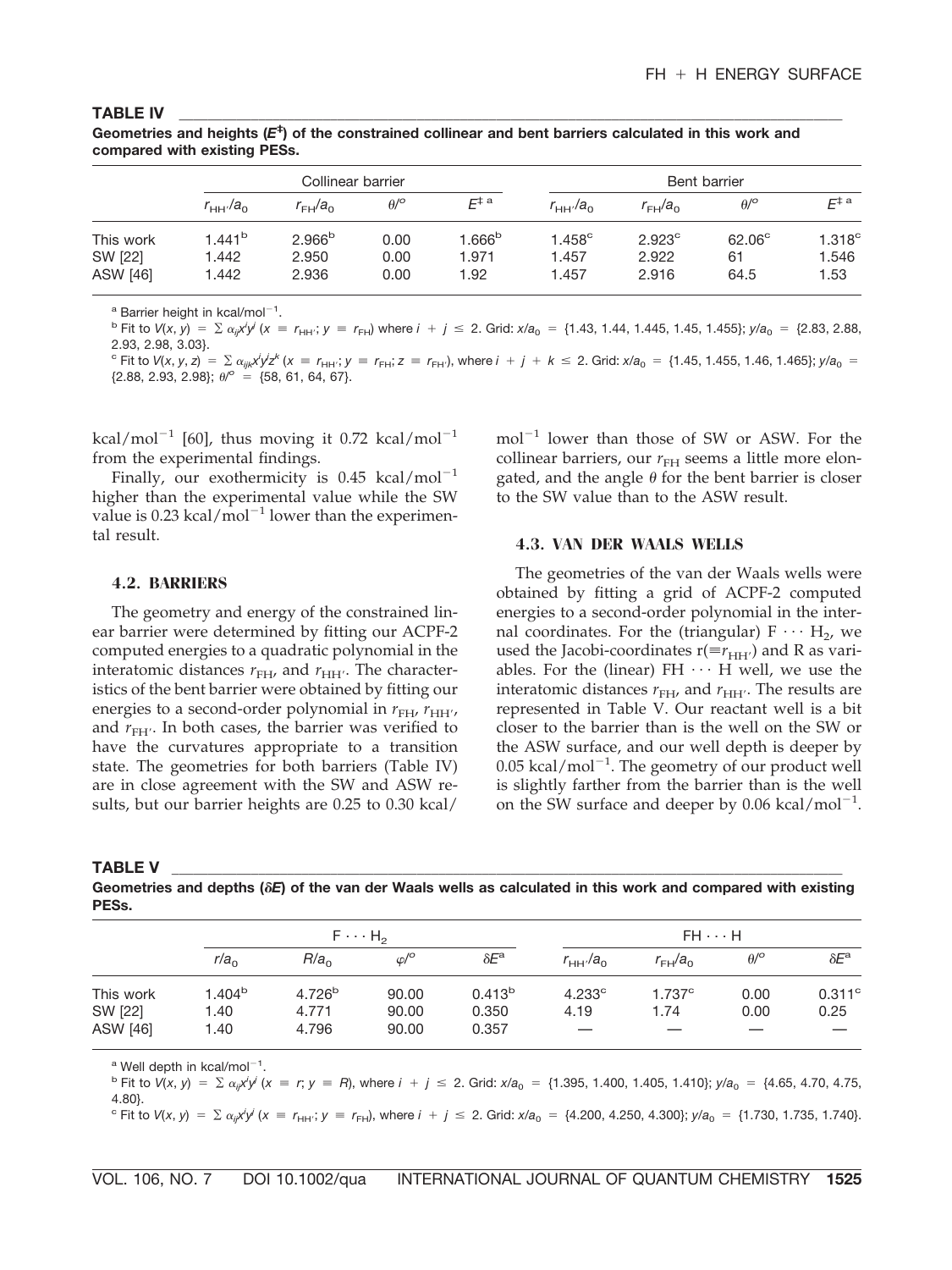#### **5. Conclusions**

For many years, the  $F + H<sub>2</sub>$  reaction has been the subject of intense theoretical and experimental research in which significant progress has been achieved. For the time being, theorists are able to simulate the integral and differential cross sections, the reaction rate, and product HF vibrational-rotational state distribution in a quasi-quantitative way. However, even the newest generation of PESs has proved insufficiently accurate to obtain a higher level of agreement between the experimental data and the theoretical results. To reach this level, a new generation of PES for the  $F + H_2$  reaction has to be constructed. As a first step toward this goal, we investigated the HF molecule earlier, using explicitly correlated methods in which we obtained nearly perfect agreement with the experimental data ( $R_e$ ,  $\omega_e$ , and *D<sub>e</sub>*). In addition, we compiled and tested a basis set that can be used to calculate the  $F + H_2$  PES, using explicitly correlated methods in a future effort.

In the present work, we carefully investigated the electronic configurations that can be used to calculate the new  $F + H_2$  PES. We paid attention to the orbital composition of the AS along the reaction coordinate (in the reactant and product asymptotes and the transition state). We also monitored symmetry breaking, which was found to be so important that several ASs were incapable of describing the PES in a balanced way. Finally, we found that two ASs were suitable candidates to study the  $F +$  $H_2$  PES. The  $(6202/1000|82/10)$  AS and  $(7202/1000|82/10)$ 100092/10) ASs both have in common that only the lowest energy (in the MCSCF Fock matrix) molecular orbital (1*a*) remains inactive. However, both active spaces contain a large number (1464 and 2467, respectively) of reference configurations which, when single and double excitations are included in the CI and ACPF-2 wave functions, generate a huge number (up to 700 million) of configuration state functions. Because the  $r_{12}$  method requires rather large basis sets, the number of reference CSFs has to be reduced by selecting the most important. Among the two ASs mentioned, the  $(7202/1000|92/10)$  AS is the most appropriate to tackle the PES calculation because its molecular orbitals are not a compound of orbitals calculated in different active spaces.

In addition to identifying a set of ASs to use in our future explicitly correlated calculations, we used our new reference space  $(7202/1000|92/10)$  to calculate several important characteristics of the  $F + H<sub>2</sub>$  reaction using the nonexplicitly correlated ACPF-2 functional. We found that both van der Waals wells are slightly deeper than on the SW and ASW surfaces, the exothermicity is  $0.45$  kcal/mol<sup>-1</sup> higher than the experimental findings, and the constrained linear and bent barriers are by  $\sim$ 0.3 kcal/  $mol^{-1}$  lower than that on the SW surface. Only the result for the harmonic frequency for the  $H<sub>2</sub>$  molecule is disappointing, which is not that much of a surprise due to the nature of the ACPF-2 functional.

Although deviations within the range of 0.3–1.0 kcal/mol $^{-1}$  may seem small, they likely are behind the inability of even the SW/ASW surfaces to accurately reproduce experimental HF vibration-rotation state populations. In particular barrier height errors of  $\sim$ 0.25 kcal/mol<sup>-1</sup> and exothermicity errors of  $\sim$ 0.45 kcal/mol<sup>-1</sup> can cause difficulties. Therefore we will use the  $r_{12}$ -MR-ACPF-2 method to further improve the  $F + H_2 \rightarrow FH + H$  PES.

#### **ACKNOWLEDGMENT**

The authors thank the Center for High Performance Computing (CHPC) of the University of Utah for computer time on the Icebox Linux Cluster.

#### **References**

- 1. Parker, J. H.; Pimentel, G. E. J Chem Phys 1969, 51, 91.
- 2. Schafer, T. P.; Siska, P. E.; Parson, J. M.; Tully, F. P.; Wong, Y. C.; Lee, Y. T. J Chem Phys 1970, 55, 3385.
- 3. Polanyi, J. C.; Woodall, K. B. J Chem Phys 1972, 57, 1574.
- 4. Coombe, R. D.; Pimentel, G. C. J Chem Phys 1973, 59, 251.
- 5. Heidner, R. F., III; Bott, J. F.; Gardner, C. E.; Melzer, J. E. J Chem Phys 1980, 72, 4815.
- 6. Wurzberg, E.; Houston, P. L. J Chem Phys 1980, 72, 4811.
- 7. Eyring, H.; Polanyi, M. Z Phys Chem B 1930, 12, 279.
- 8. Muckerman, J. T. In Theoretical Chemistry: Advances and Perspectives; Eyring, H.; Henderson, D., Eds.; Academic Press: New York, 1981; Vol 6A, p 1.
- 9. Bender, C. F.; O'Neill, S. V.; Pearson, P. K.; Schaefer, H. F., III. Science 1972, 176, 1412.
- 10. Schaefer, H. F., III. J Phys Chem 1985, 89, 5336.
- 11. Schwenke, D. W.; Steckler, R.; Brown, F. B.; Truhlar, D. G. J Chem Phys 1986, 84, 5706.
- 12. Schwenke, D. W.; Steckler, R.; Brown, F. B.; Truhlar, D. G. J Chem Phys 1987, 86, 2443.
- 13. Brown, F. B.; Truhlar, D. G. Chem Phys Lett 1985, 117, 307.
- 14. Bauschlicher, C. W., Jr.; Walch, S. P.; Langhoff, S. R.; Taylor, P. R.; Jaffe, R. L. J Chem Phys 1988, 88, 1743.
- 15. Bauschlicher, C. W., Jr.; Langhoff, S. R.; Lee, T. J.; Taylor, P. R. J Chem Phys 1989, 90, 4296.